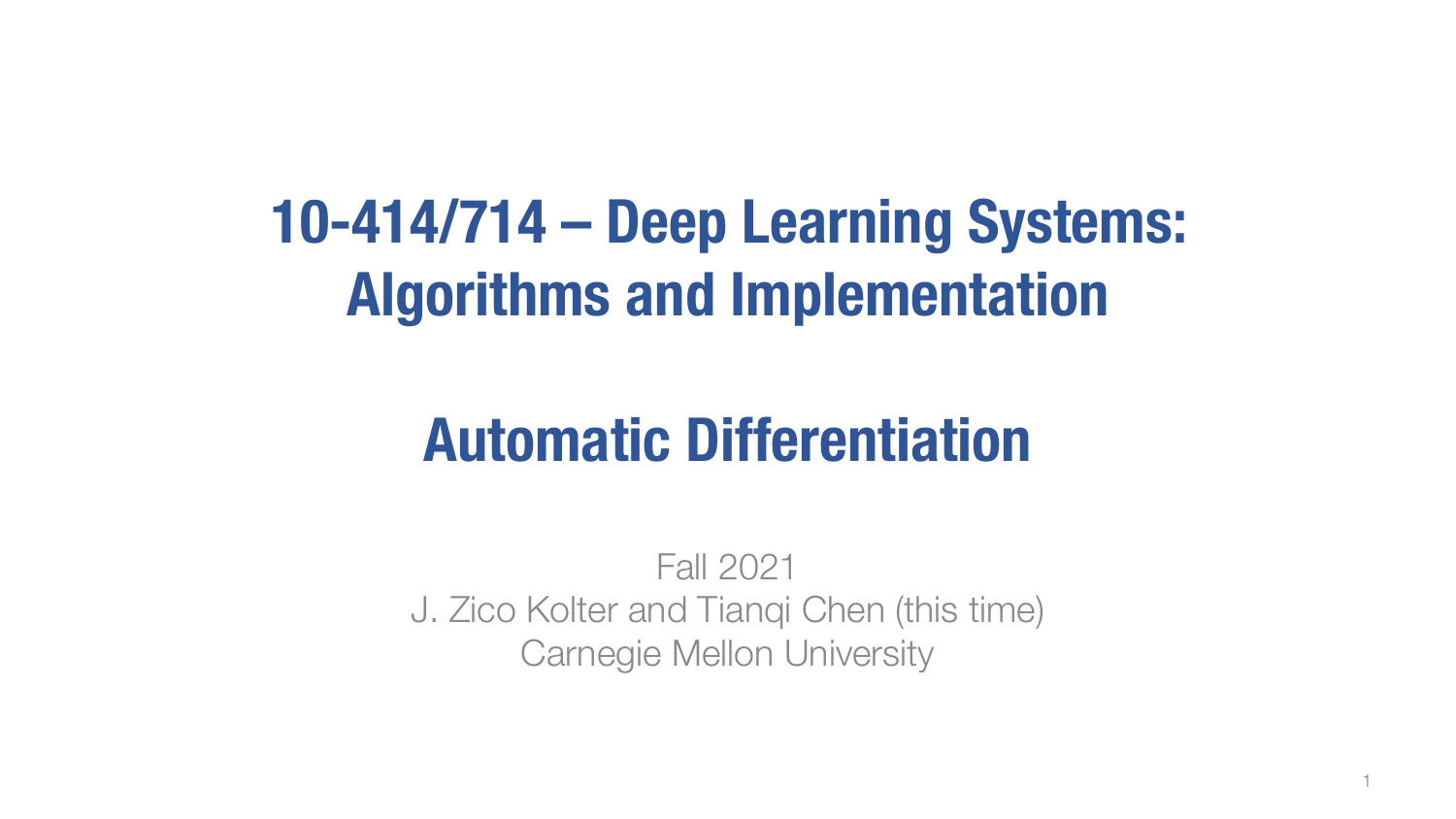## **Outline**

General introduction to different differentiation methods

Reverse mode automatic differentiation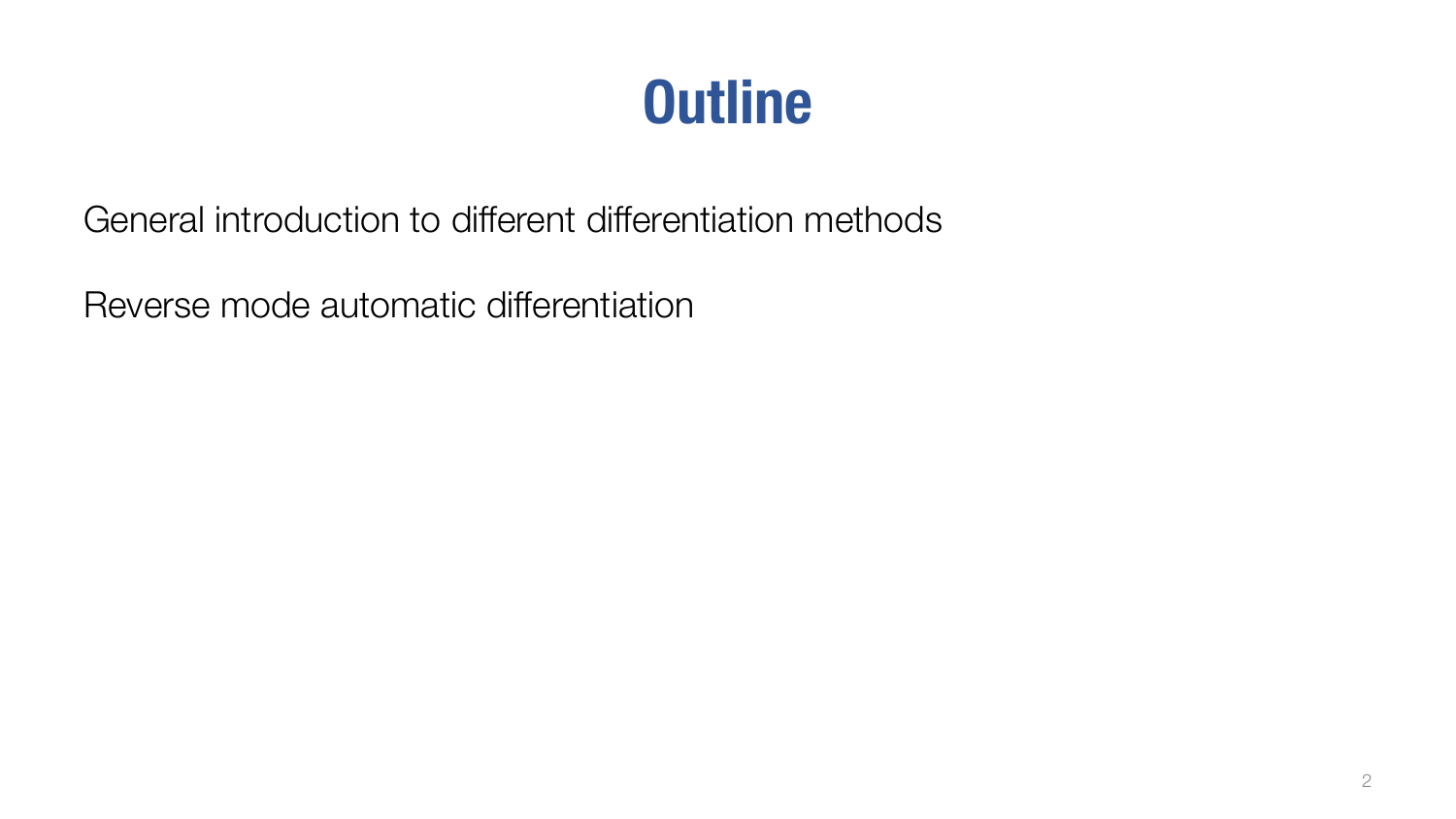## **Outline**

#### General introduction to different differentiation methods

Reverse mode automatic differentiation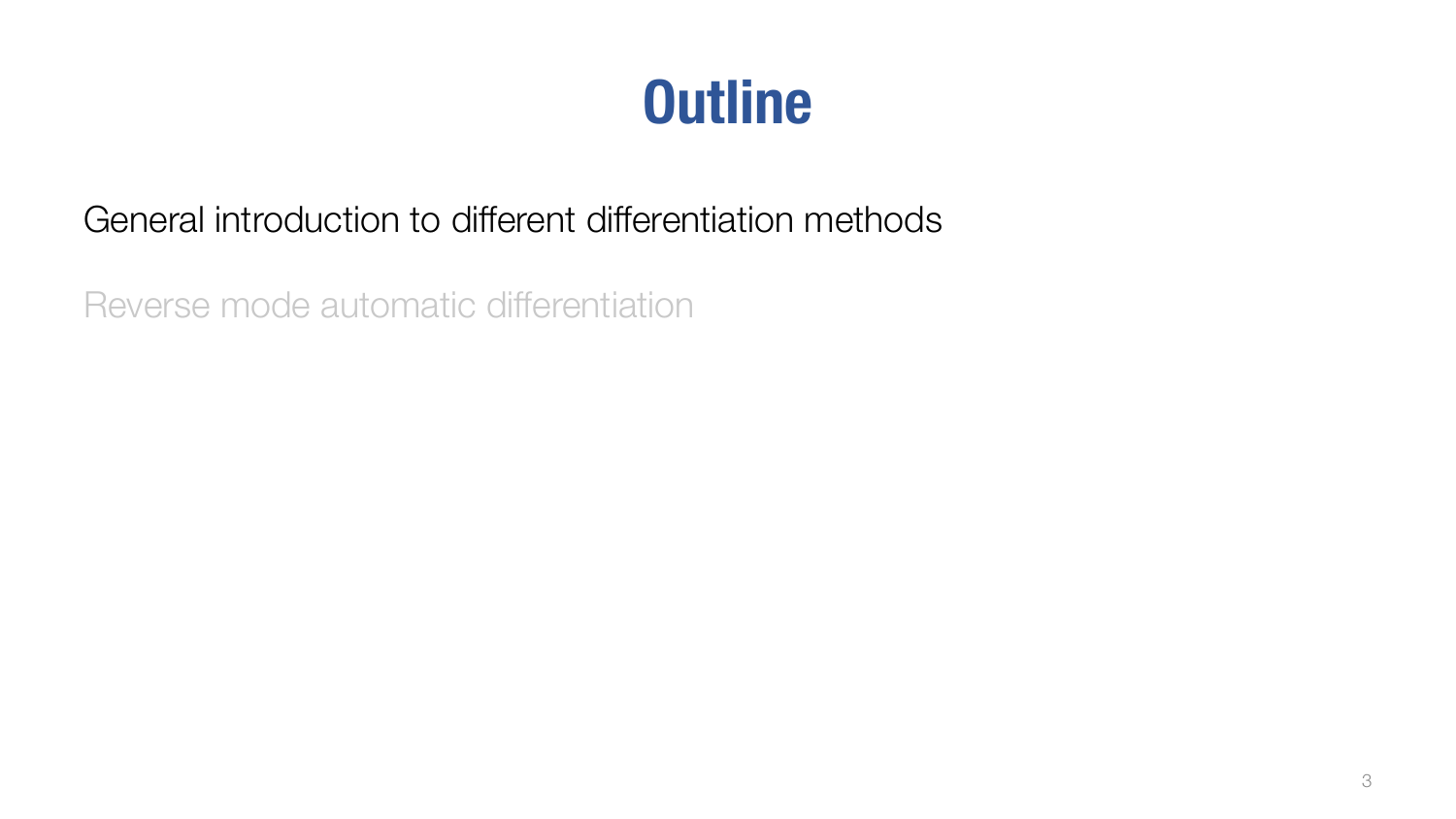## **How does differentiation fit into machine learning**

**1. The hypothesis class:** 

**2. The loss function:** 

$$
x \longrightarrow \boxed{\frac{1}{k}} \longrightarrow h_{\theta}(x)
$$

$$
l(h_{\theta}(x), y) = -h_y(x) + \log \sum_{j=1}^{k} \exp \left( h_j(x) \right)
$$

**3. An optimization method:** 

$$
\theta \coloneqq \theta - \frac{\alpha}{B}\!\sum_{i=1}^B\!\!\left(\!\!\!\!\!\!\nabla_\theta\ell\big(h_\theta\big(x^{(i)}\big),y^{(i)}\big)\!\!\!\!\!\right)
$$

Recap: every machine learning algorithm consists of three different elements. Computing the loss function gradient with respect to hypothesis class parameters is the most common operation in machine learning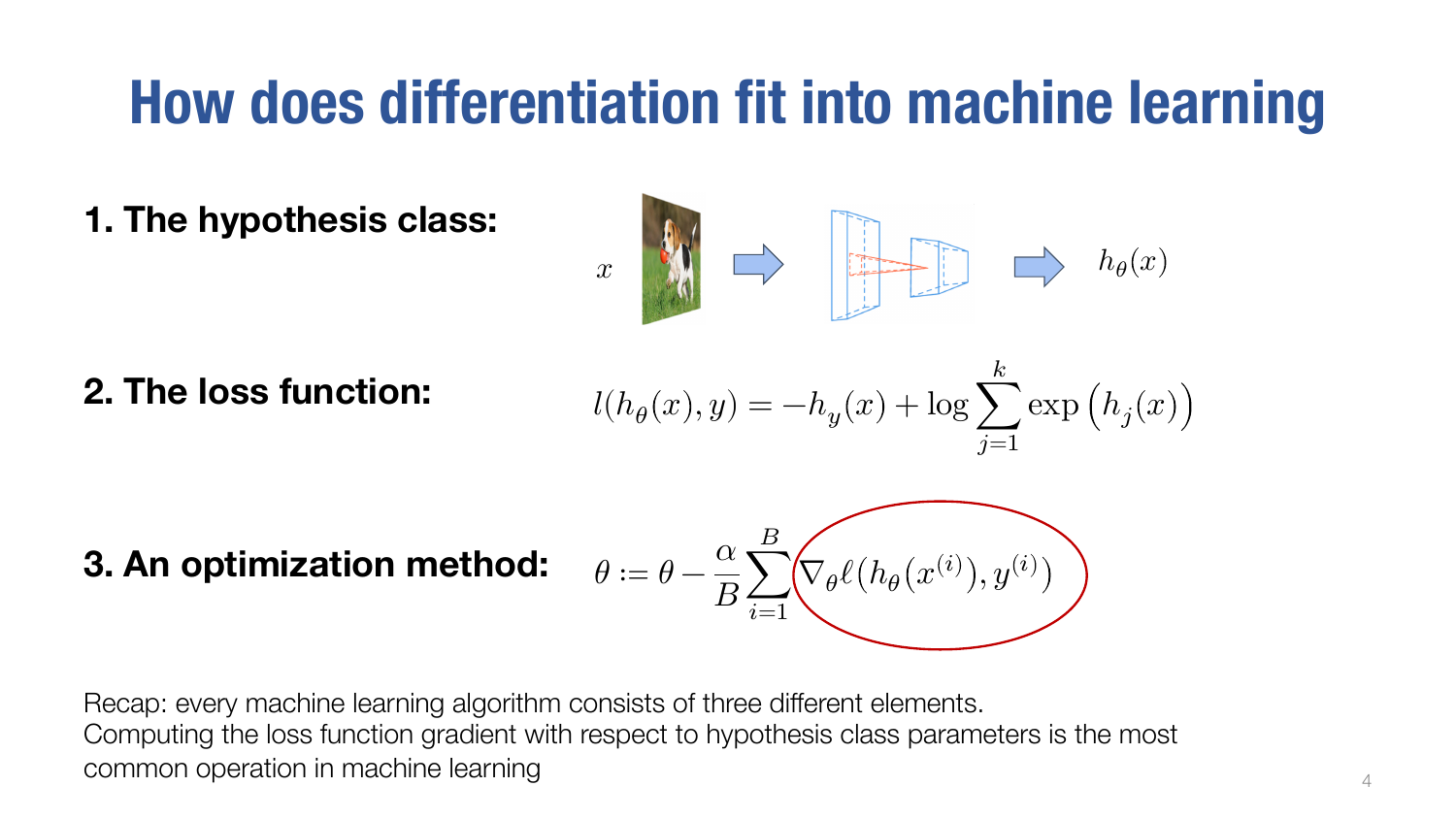## **Numerical differentiation**

Directly compute the partial gradient by definition

$$
\frac{\partial f(\theta)}{\partial \theta_i} = \lim_{\epsilon \rightarrow 0} \frac{f(\theta + \epsilon e_i) - f(\theta)}{\epsilon}
$$

A more numerically accurate way to approximate the gradient

$$
\frac{\partial f(\theta)}{\partial \theta_i} = \frac{f(\theta + \epsilon e_i) - f(\theta - \epsilon e_i)}{2\epsilon} + o(\epsilon^2)
$$

Suffer from numerical error, less efficient to compute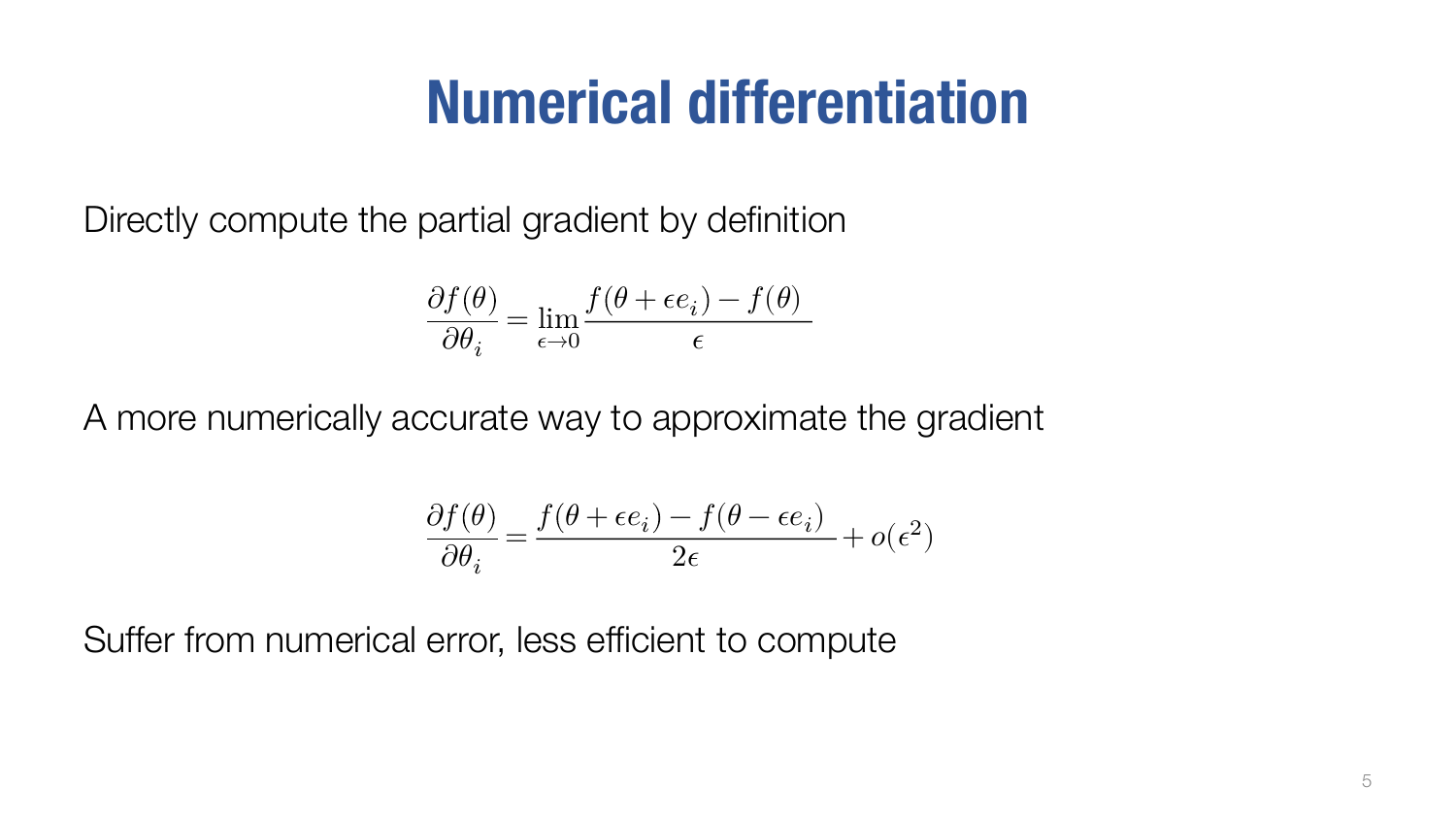## **Numerical gradient checking**

However, numerical differentiation is a powerful tool to check an implement of an automatic differentiation algorithm in unit test cases

$$
\delta^T \nabla_{\theta} f(\theta) = \frac{f(\theta + \epsilon \delta) - f(\theta - \epsilon \delta)}{2\epsilon} + o(\epsilon^2)
$$

Pick  $\delta$  from unit ball, check the above invariance.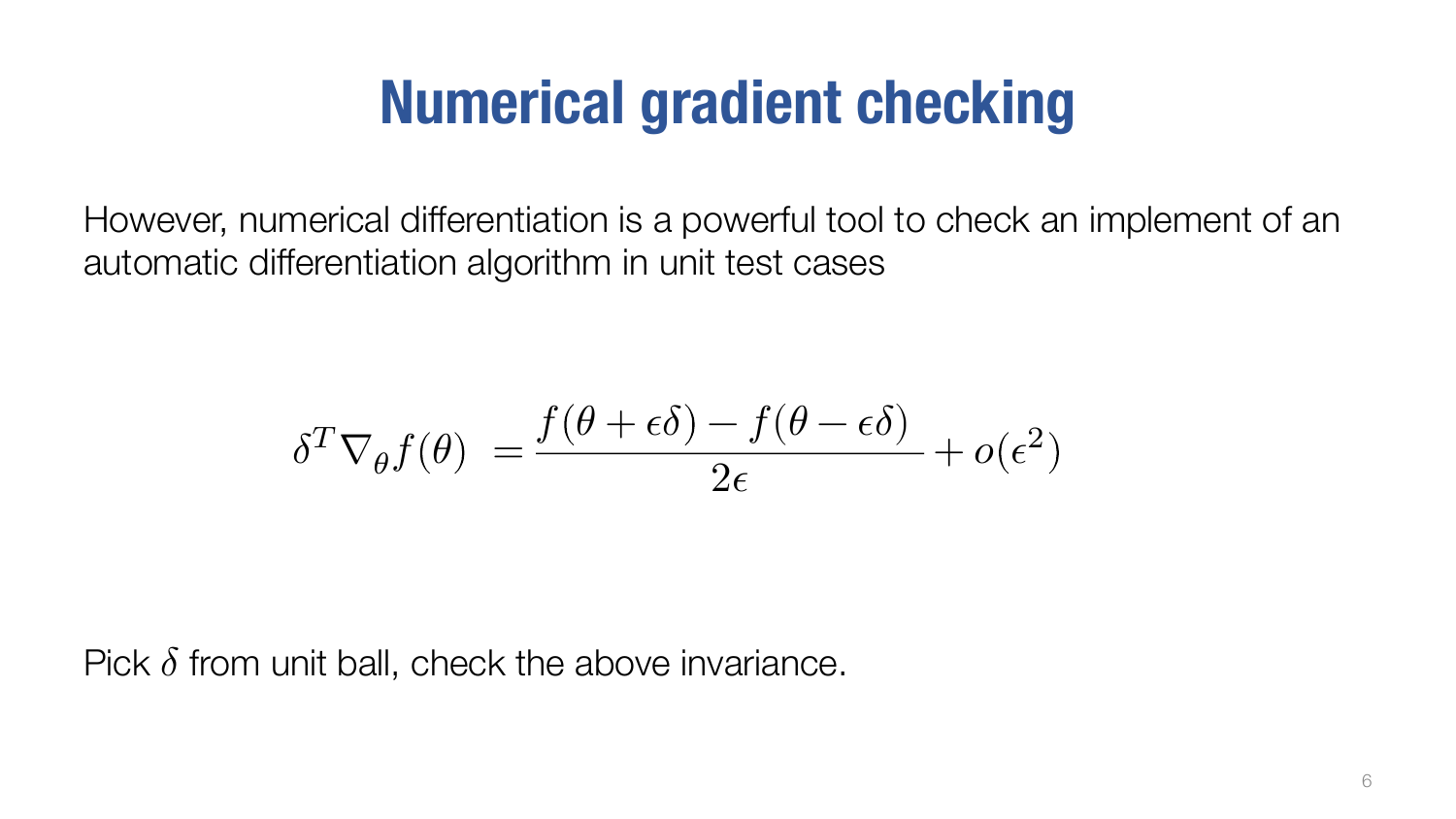## **Symbolic differentiation**

Write down the formulas, derive the gradient by sum, product and chain rules

$$
\frac{\partial (f(\theta)+g(\theta))}{\partial \theta}=\frac{\partial f(\theta)}{\partial \theta}+\frac{\partial g(\theta)}{\partial \theta} \qquad \frac{\partial (f(\theta)g(\theta))}{\partial \theta}=g(\theta)\frac{\partial f(\theta)}{\partial \theta}+f(\theta)\frac{\partial g(\theta)}{\partial \theta} \qquad \frac{\partial f(g(\theta))}{\partial \theta}=\frac{\partial f(g(\theta))}{\partial g(\theta)}\frac{\partial g(\theta)}{\partial \theta}
$$

Naively do so can result in wasted computations

**Example:** 
$$
f(\theta) = \prod_{i=0}^{n} \theta_i
$$
  $\qquad \qquad \frac{f(\theta)}{\partial \theta_k} = \prod_{j \neq k}^{n} \theta_j$ 

Cost  $n(n - 1)$  multiplies to compute all partial gradients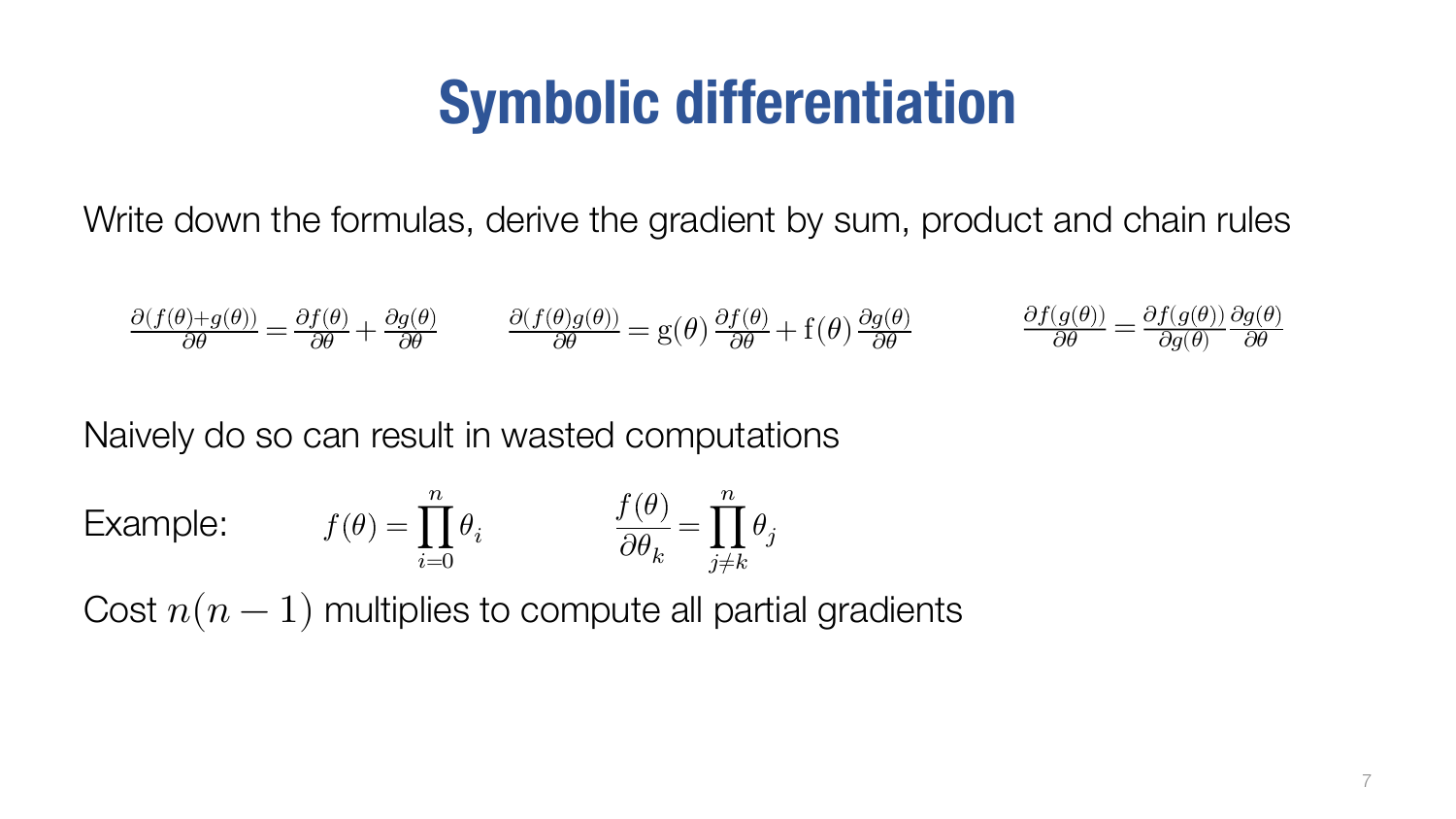## **Computational graph**

$$
y = f(x_1, x_2) = \ln(x_1) + x_1 x_2 - \sin x_2
$$



Each node represent an (intermediate) value in the computation. Edges present input output relations. Forward evaluation trace

$$
v_1 = x_1 = 2
$$
  
\n
$$
v_2 = x_2 = 5
$$
  
\n
$$
v_3 = \ln v_1 = \ln 2 = 0.693
$$
  
\n
$$
v_4 = v_1 \times v_2 = 10
$$
  
\n
$$
v_5 = \sin v_2 = \sin 5 = -0.959
$$
  
\n
$$
v_6 = v_3 + v_4 = 10.693
$$
  
\n
$$
v_7 = v_6 - v_5 = 10.693 + 0.959 = 11.652
$$
  
\n
$$
y = v_7 = 11.652
$$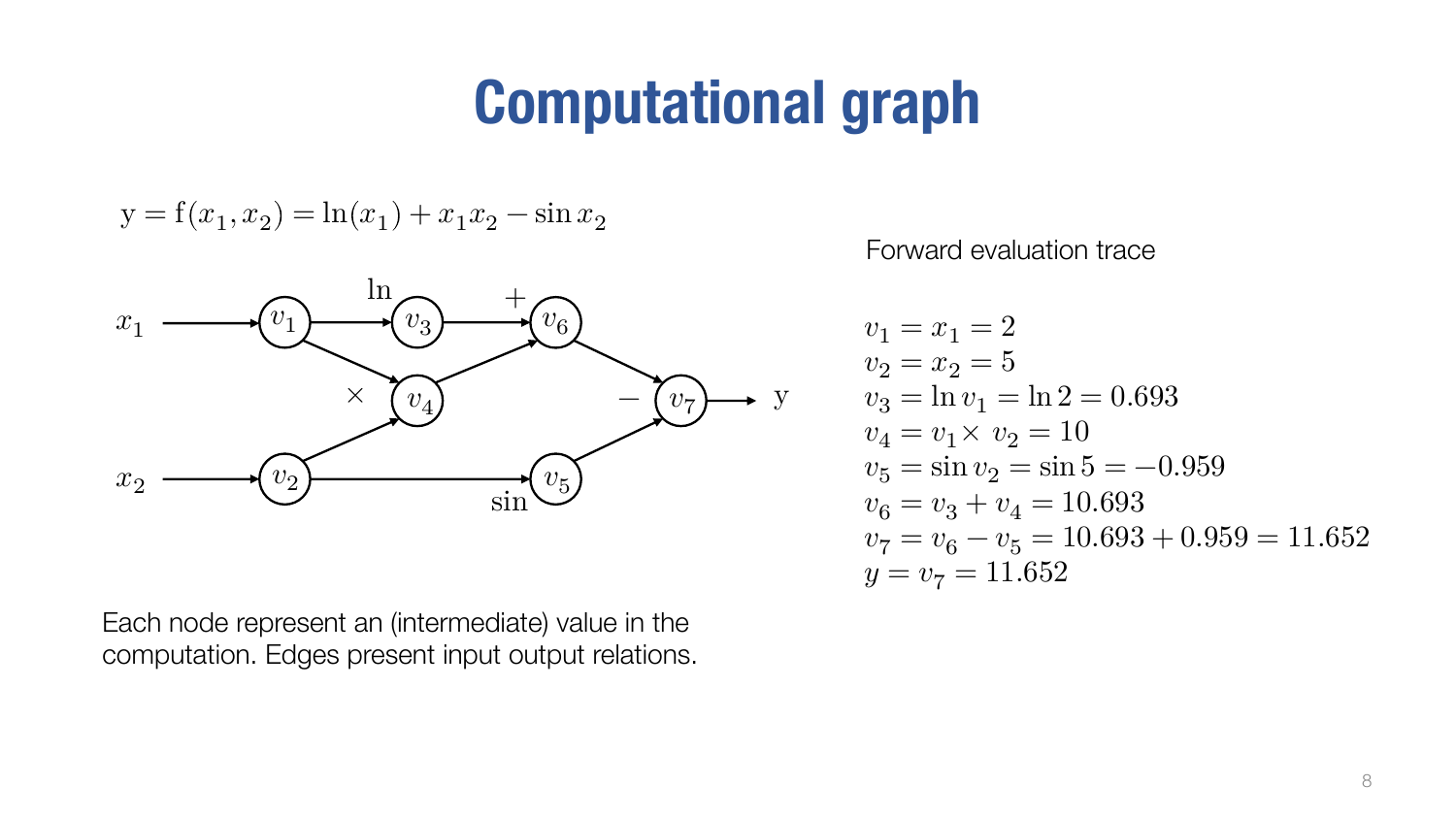#### **Forward mode automatic differentiation (AD)**

$$
y = f(x_1, x_2) = \ln(x_1) + x_1 x_2 - \sin x_2
$$
  

$$
x_1 \longrightarrow \underbrace{(v_1)}_{\sqrt{v_2}} \longrightarrow \underbrace{(v_3)}_{\sqrt{v_4}} \longrightarrow \underbrace{(v_5)}_{\sin}
$$
  

$$
y = \underbrace{(v_7)}_{\sqrt{v_1}} \longrightarrow y
$$

Forward evaluation trace

$$
v_1 = x_1 = 2
$$
  
\n
$$
v_2 = x_2 = 5
$$
  
\n
$$
v_3 = \ln v_1 = \ln 2 = 0.693
$$
  
\n
$$
v_4 = v_1 \times v_2 = 10
$$
  
\n
$$
v_5 = \sin v_2 = \sin 5 = -0.959
$$
  
\n
$$
v_6 = v_3 + v_4 = 10.693
$$
  
\n
$$
v_7 = v_6 - v_5 = 10.693 + 0.959 = 11.652
$$
  
\n
$$
y = v_7 = 11.652
$$

**Define** 
$$
\dot{v}_i = \frac{\partial v_i}{\partial x_1}
$$

We can then compute the  $\dot{v_i}$  iteratively in the forward topological order of the computational graph

Forward AD trace

$$
\begin{array}{l} \dot{v_1} = 1\\ \dot{v_2} = 0\\ \dot{v_3} = \dot{v_1}/v_1 = 0.5\\ \dot{v_4} = \dot{v_1}v_2 + \dot{v_2}v_1 = 1 \times 5 + 0 \times 2 = 5\\ \dot{v_5} = \dot{v_2} \cos v_2 = 0 \times \cos 5 = 0\\ \dot{v_6} = \dot{v_3} + \dot{v_4} = 0.5 + 5 = 5.5\\ \dot{v_7} = \dot{v_6} - \dot{v_5} = 5.5 - 0 = 5.5 \end{array}
$$

 $\partial y$  $\partial x_1$ Now we have  $\frac{\partial y}{\partial x_1} = \dot{v_7} = 5.5$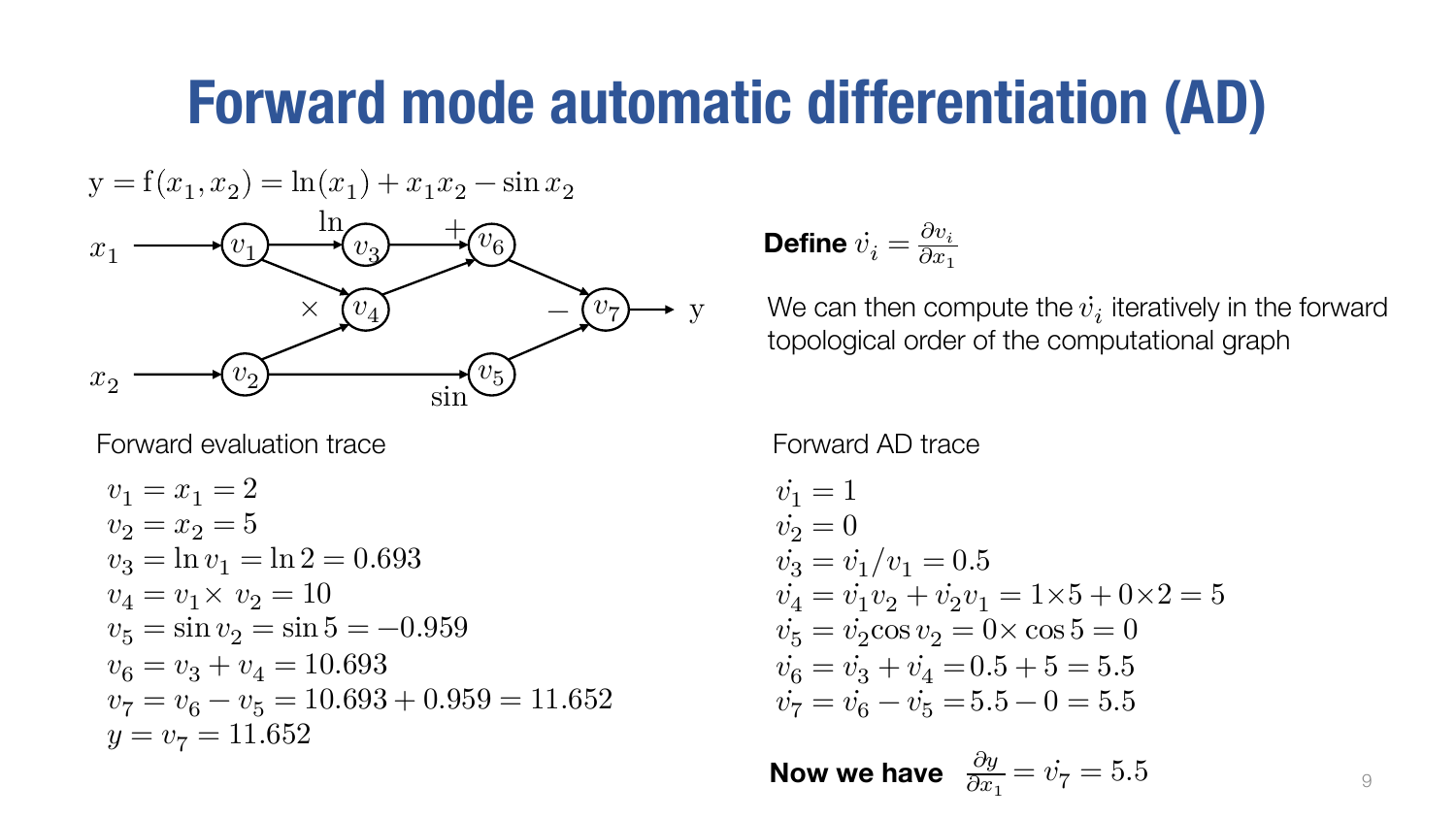# **Limitation of forward mode AD**

For  $f: \mathbb{R}^n \to \mathbb{R}^k$ , we need n forward AD passes to get the gradient with respect to each input.

We mostly care about the cases where  $k=1$  and large  $n$ .

In order to resolve the problem efficiently, we need to use another kind of AD.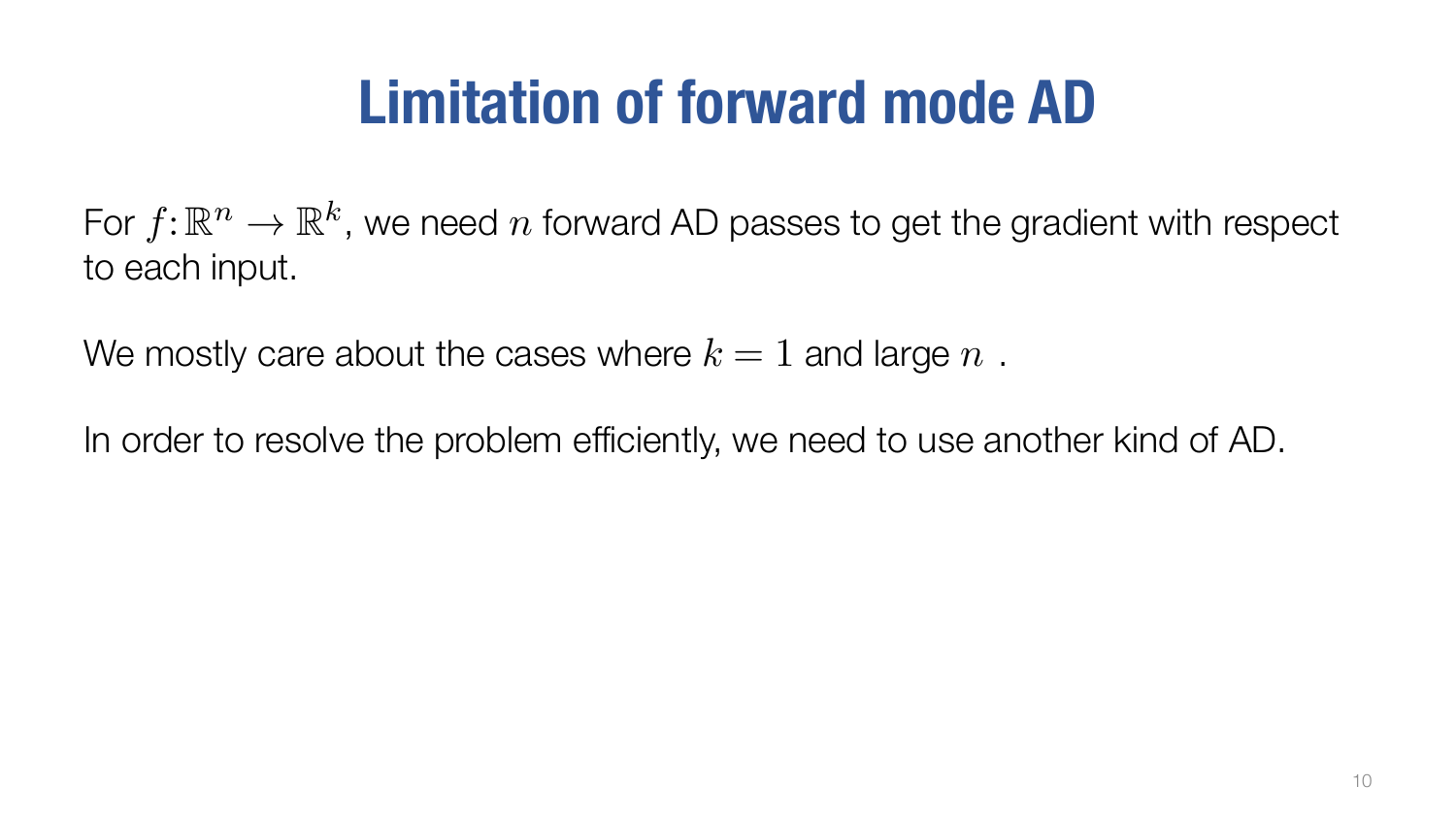## **Outline**

General introduction to different differentiation methods

Reverse mode automatic differentiation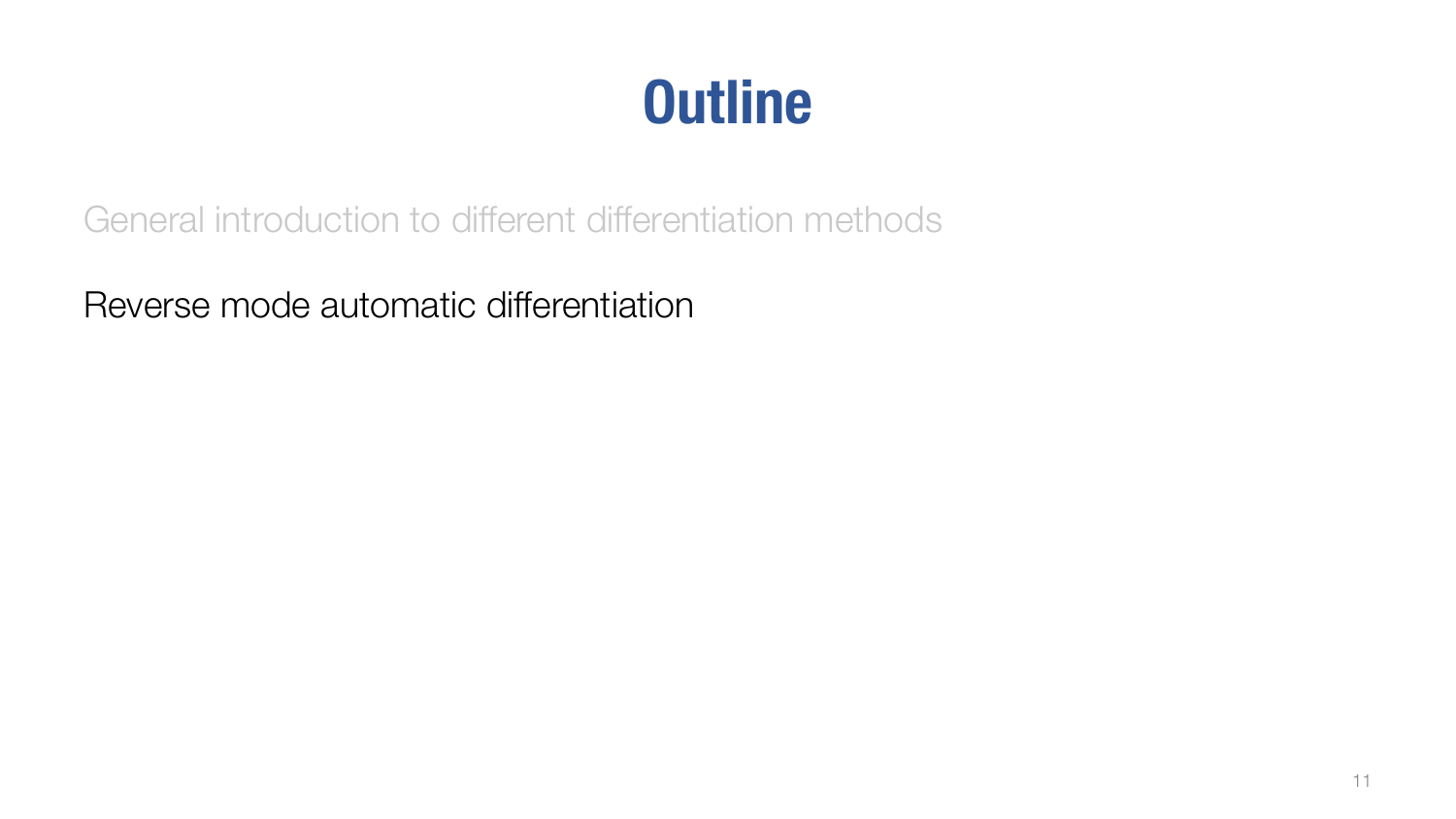## **Reverse mode automatic differentiation(AD)**

$$
{\bf y} = {\bf f}(x_1,x_2) = \ln(x_1) + x_1x_2 - \sin x_2
$$



Forward evaluation trace

$$
v_1 = x_1 = 2\n v_2 = x_2 = 5\n v_3 = \ln v_1 = \ln 2 = 0.693\n v_4 = v_1 \times v_2 = 10\n v_5 = \sin v_2 = \sin 5 = -0.959\n v_6 = v_3 + v_4 = 10.693\n v_7 = v_6 - v_5 = 10.693 + 0.959 = 11.652\n y = v_7 = 11.652
$$

Define adjoint  $\overline{v_i} = \frac{\partial y}{\partial v_i}$ 

We can then compute the  $\overline{v_i}$  iteratively in the **reverse** topological order of the computational graph

Reverse AD evaluation trace

$$
\overline{v_7} = \frac{\partial y}{\partial v_7} = 1
$$
\n
$$
\overline{v_6} = \overline{v_7} \frac{\partial v_7}{\partial v_6} = \overline{v_7} \times 1 = 1
$$
\n
$$
\overline{v_5} = \overline{v_7} \frac{\partial v_7}{\partial v_5} = \overline{v_7} \times (-1) = -1
$$
\n
$$
\overline{v_4} = \overline{v_6} \frac{\partial v_6}{\partial v_4} = \overline{v_6} \times 1 = 1
$$
\n
$$
\overline{v_3} = \overline{v_6} \frac{\partial v_6}{\partial v_3} = \overline{v_6} \times 1 = 1
$$
\n
$$
\overline{v_2} = \overline{v_5} \frac{\partial v_5}{\partial v_2} + \overline{v_4} \frac{\partial v_4}{\partial v_2} = \overline{v_5} \times \cos v_2 + \overline{v_4} \times v_1 = -0.284 + 2 = 1.716
$$
\n
$$
\overline{v_1} = \overline{v_4} \frac{\partial v_4}{\partial v_1} + \overline{v_3} \frac{\partial v_3}{\partial v_1} = \overline{v_4} \times v_2 + \overline{v_3} \frac{1}{v_1} = 5 + \frac{1}{2} = 5.5
$$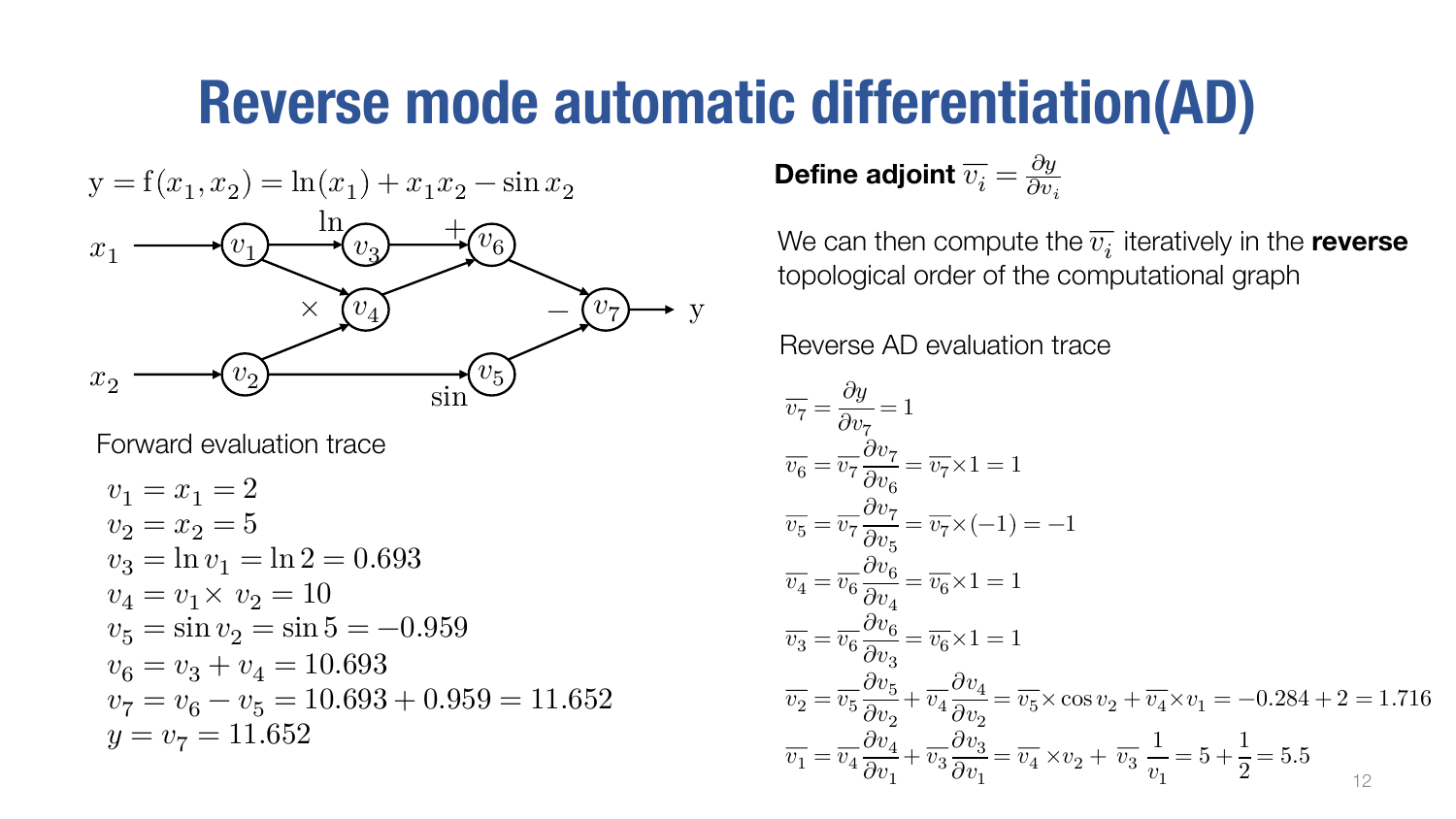#### **Derivation for the multiple pathway case**

 $v_1$  is being used in multiple pathways ( $v_2$  and  $v_3$ )



y can be written in the form of  $y = f(v_2, v_3)$ 

$$
\overline{v_1}=\frac{\partial y}{\partial v_1}=\frac{\partial f(v_2,v_3)}{\partial v_2}\frac{\partial v_2}{\partial v_1}+\frac{\partial f(v_2,v_3)}{\partial v_3}\ \frac{\partial v_3}{\partial v_1}=\overline{v_2}\frac{\partial v_2}{\partial v_1}+\overline{v_3}\frac{\partial v_3}{\partial v_1}
$$

Define partial adjoint  $\overline{v_{i\to j}} = \overline{v_j}$  $\partial v_j$  $\partial v_i$ for each input output node pair  $i$  and  $j$ 

$$
\overline{v_i} = \sum_{j \in next(i)} \overline{v_{i \to j}}
$$

We can compute partial adjoints separately then sum them together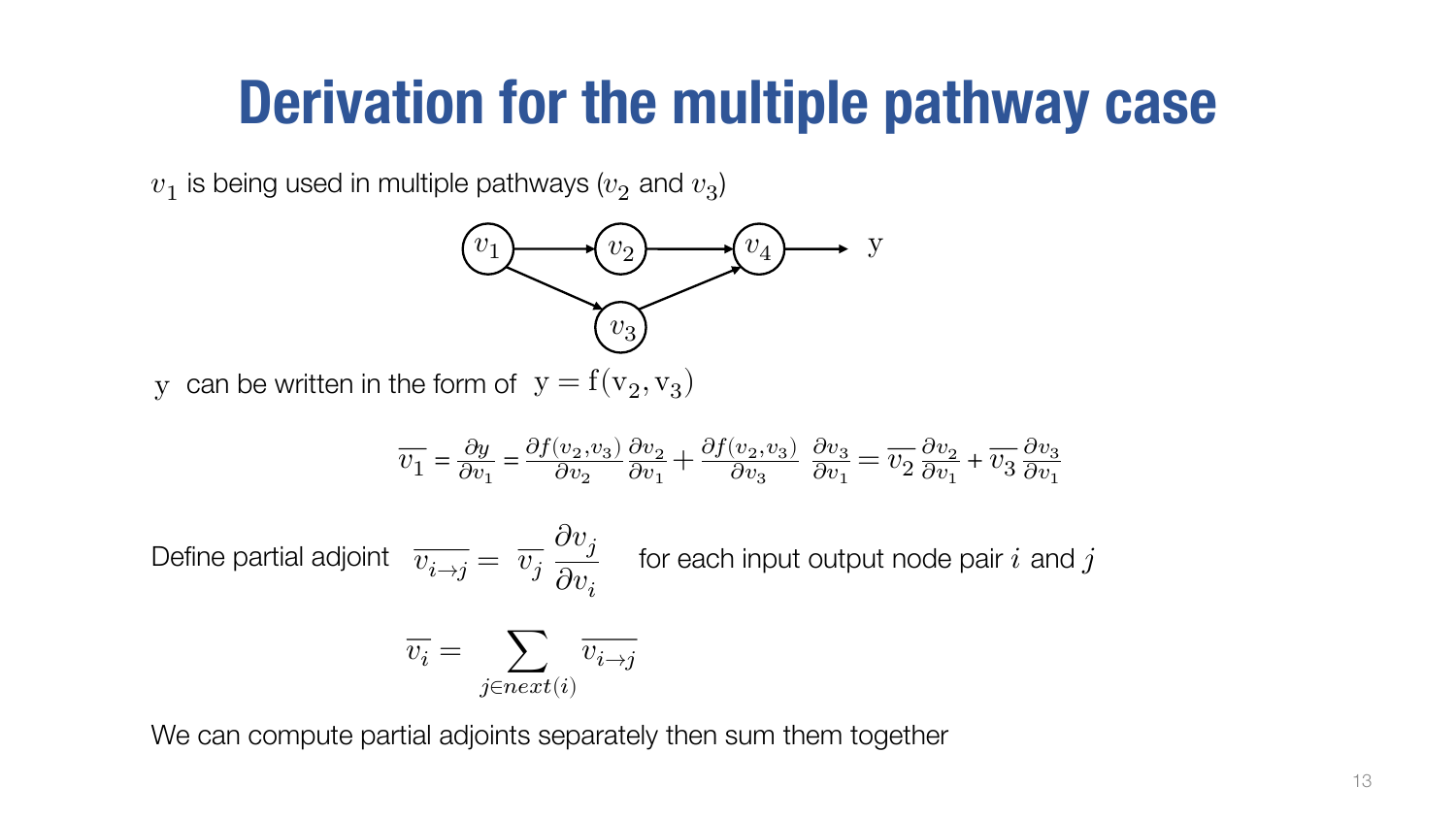## **Reverse AD algorithm**



return adjoint of input  $\overline{v_{input}}$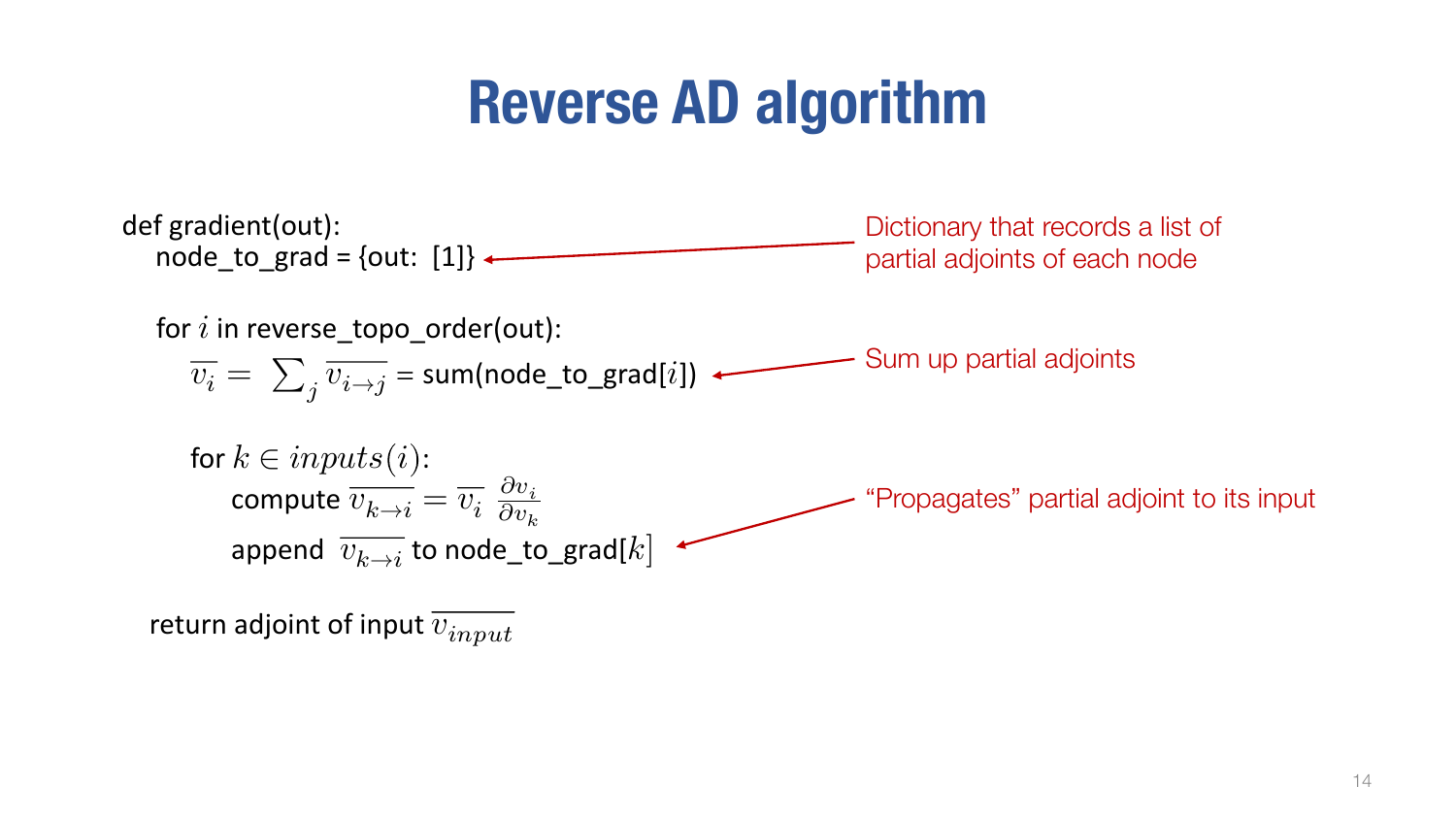```
def gradient(out):
   node_to_grad = \{out: [1]\}for i in reverse_topo_order(out):
        \overline{v_i} = \sum_i \overline{v_{i \to j}} = sum(node_to_grad[i])
         for k \in inputs(i):
               compute \overline{v_{k\to i}}=\overline{v_i}\ \frac{\partial v_i}{\partial v_k}\partial v_kappend \overline{v_{k\rightarrow i}} to node_to_grad[k]
   return adjoint of input \overline{v_{input}}
```


Our previous examples compute adjoint values directly by hand. How can we construct a computational graph that calculates the adjoint values?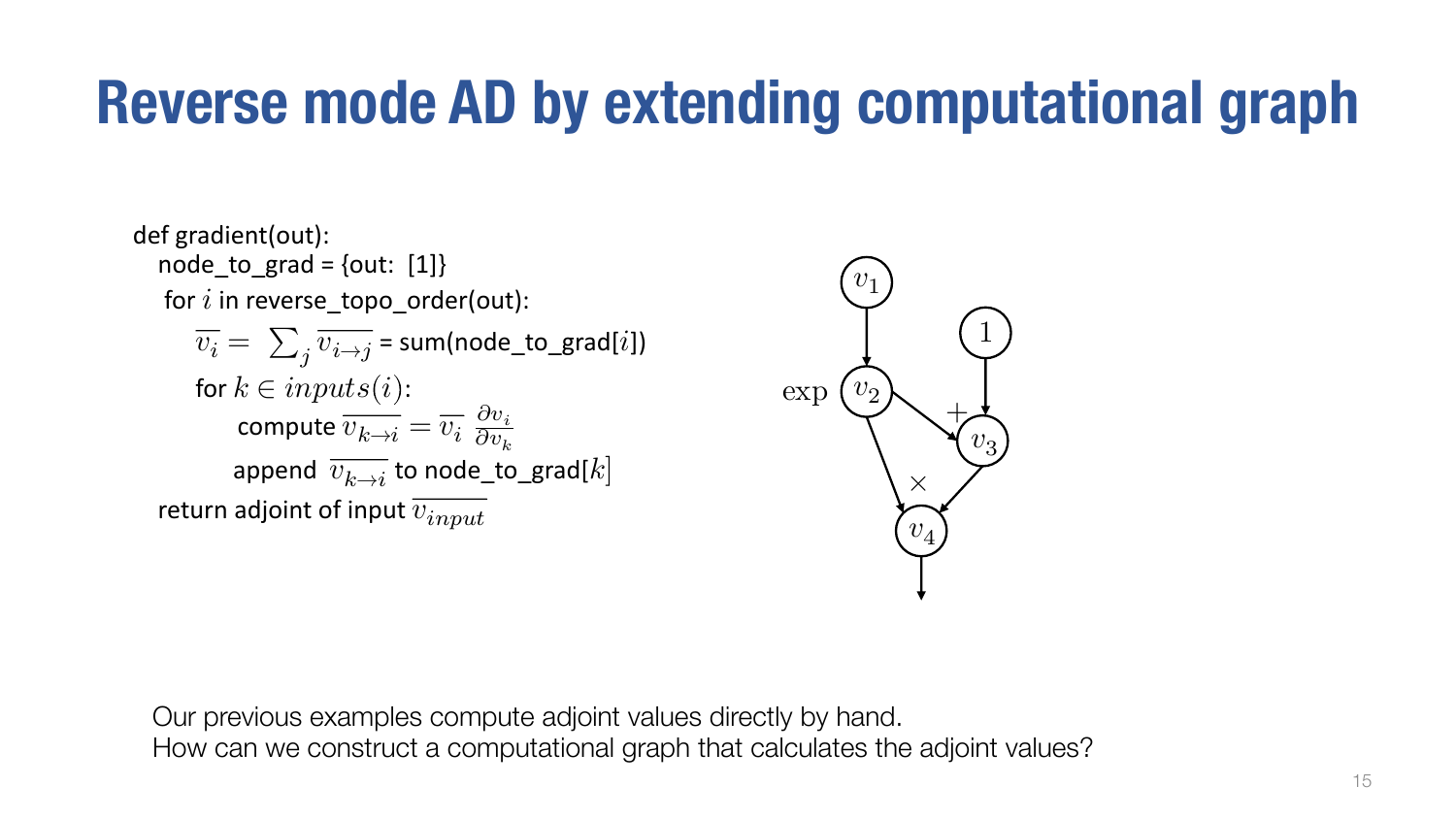```
\ndef gradient(out):\n    node_to_grad = \{out: [1]\}\n    for i in reverse_topo-order(out):\n    
$$
\overline{v_i} = \sum_j \overline{v_{i \to j}} = \text{sum(node_to_grad}[i])
$$
\n    for 
$$
k \in inputs(i):\n    \text{compute } \overline{v_{k \to i}} = \overline{v_i} \frac{\partial v_i}{\partial v_k}
$$
\n    append  $\overline{v_{k \to i}}$  to node_to_grad[k]\n    return adjoint of input  $\overline{v_{input}}$ \n
```

$$
\begin{array}{|l|} \hline i=4 \\ \hline \text{node_to_grad:} \{ \\ 4: \overline{[v_4]} \\ \hline \end{array}
$$



id

1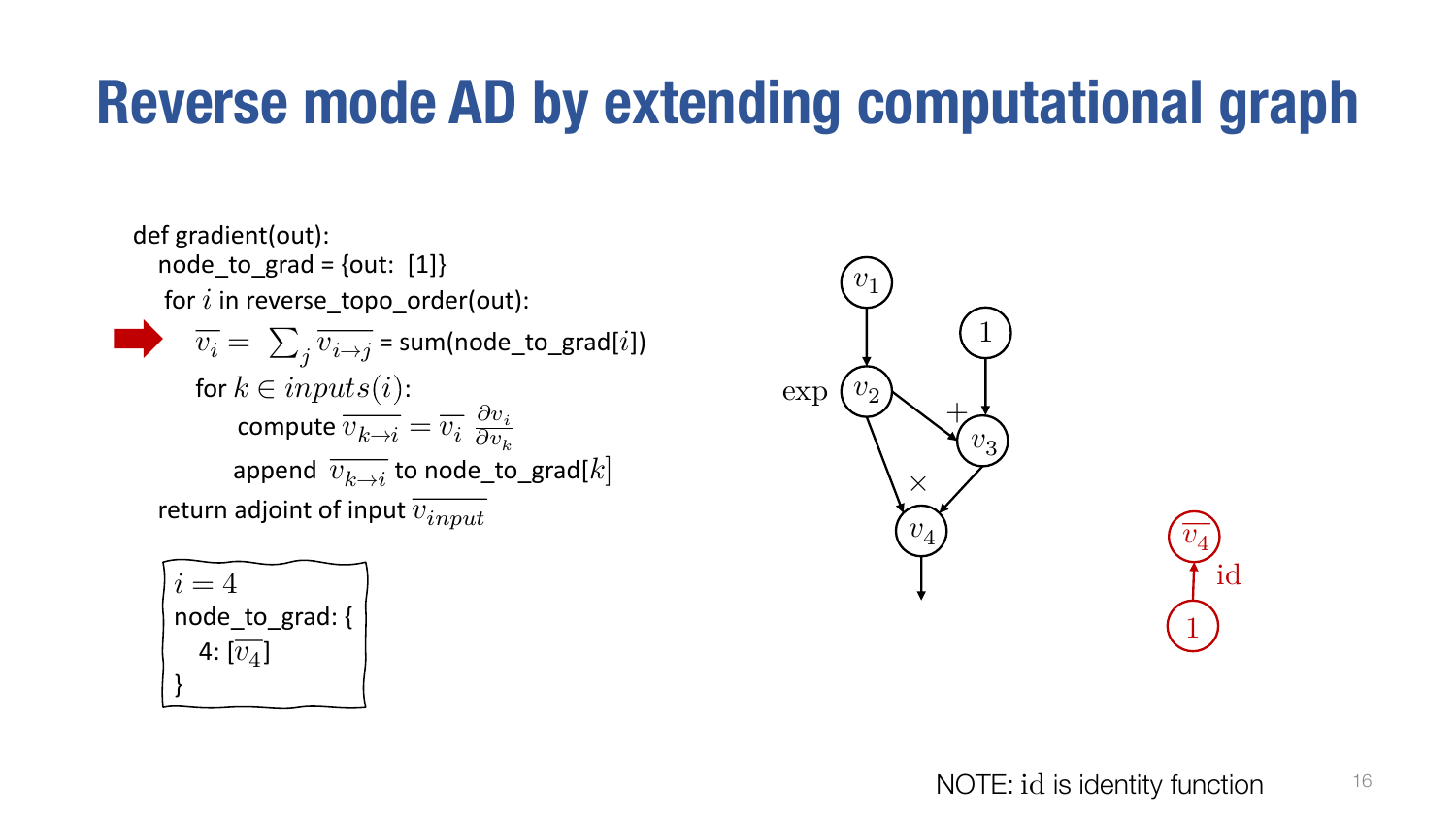def gradient(out):  $node_to_grad = \{out: [1]\}$ for  $i$  in reverse\_topo\_order(out):  $\overline{v_i} = \sum_i \overline{v_{i \to j}}$  = sum(node\_to\_grad[*i*]) for  $k \in inputs(i)$ : compute  $\overline{v_{k\to i}}=\overline{v_i}\ \frac{\partial v_i}{\partial v_k}$  $\partial v_k$ append  $\overline{v_{k\rightarrow i}}$  to node\_to\_grad[k] return adjoint of input  $\overline{v_{input}}$ 

$$
i = 4
$$
  
\nnode\_to\_grad: {\n2:  $\overline{v_{2\rightarrow 4}}$  }  
\n3:  $\overline{v_3}$  }  
\n4:  $\overline{v_4}$  }

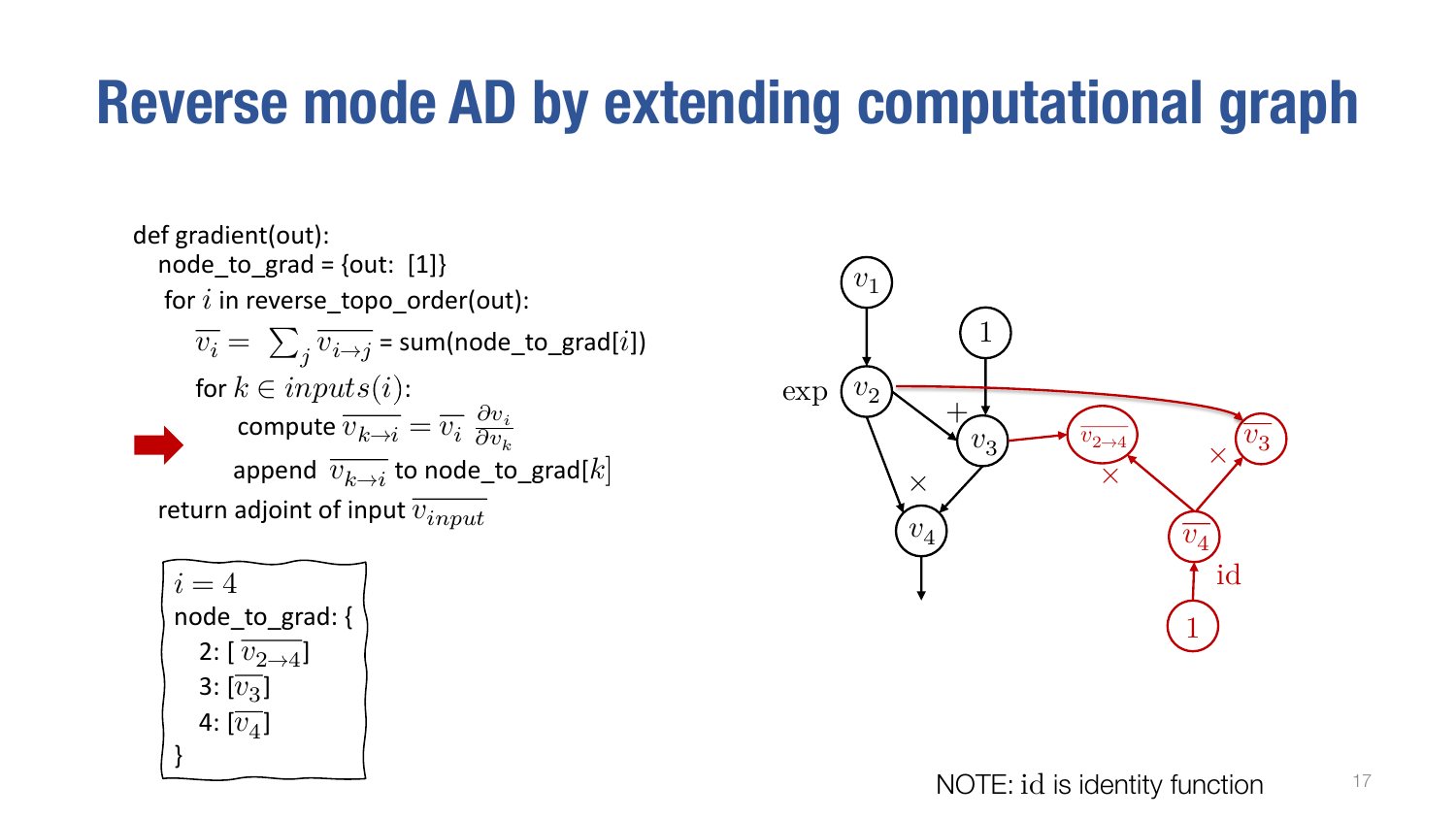def gradient(out):  $node_to_grad = \{out: [1]\}$ for  $i$  in reverse\_topo\_order(out):  $\overline{v_i} = \sum_i \overline{v_{i \to j}}$  = sum(node\_to\_grad[*i*]) for  $k \in inputs(i)$ : compute  $\overline{v_{k\to i}}=\overline{v_i}\ \frac{\partial v_i}{\partial v_k}$  $\partial v_k$ append  $\overline{v_{k\rightarrow i}}$  to node\_to\_grad[k] return adjoint of input  $\overline{v_{input}}$ 

$$
\begin{array}{|l|} \hline i=3\\ \hline\nnode_to_grad: {\{ \atop 2: [\frac{v_{2\to 4}}{v_{2\to 3}}, \frac{v_{2\to 3}}{v_{2\to 3}} ]} \\
3: [\overline{v_3}] \\
4: [\overline{v_4}] \\
\end{array}
$$

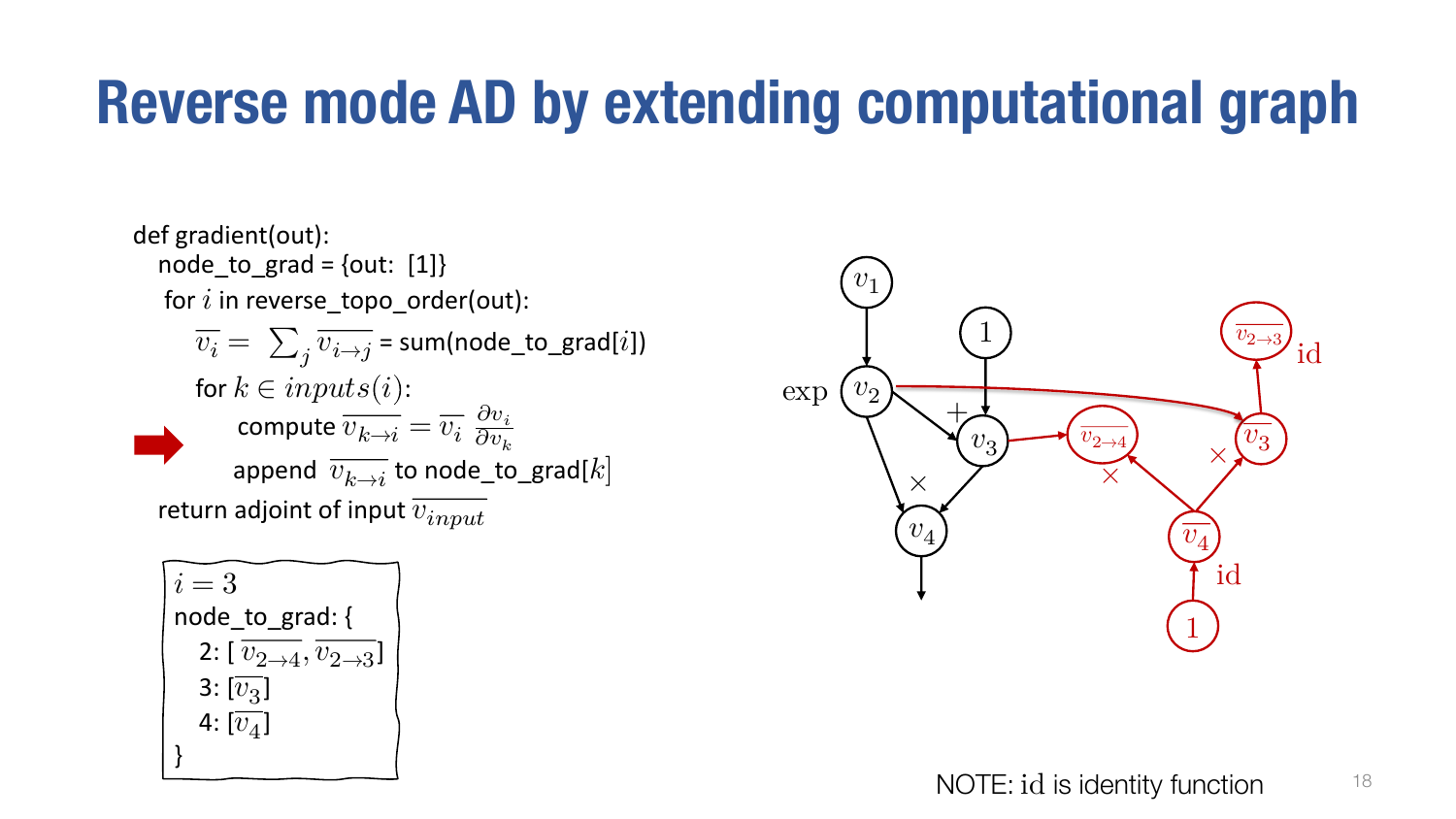```
\ndef gradient(out):\n    node_to_grad = \{out: [1]\}\n    for i in reverse_topo-order(out):\n        
$$
\overline{v_i} = \sum_j \overline{v_{i \to j}} = \text{sum}(node_to_grad[i])
$$
\n    for  $k \in inputs(i):$ \n        compute  $\overline{v_{k \to i}} = \overline{v_i} \frac{\partial v_i}{\partial v_k}$ \n        append  $\overline{v_{k \to i}}$  to node_to_grad[k]\n    return adjoint of input  $\overline{v_{input}}$ \n
```

$$
\begin{bmatrix}\ni = 2 \\
\text{node_to_grad:} \{ \\
2: [\overline{v_{2\rightarrow 4}}, \overline{v_{2\rightarrow 3}}] \\
3: [\overline{v_3}] \\
4: [\overline{v_4}] \\
\end{bmatrix}
$$

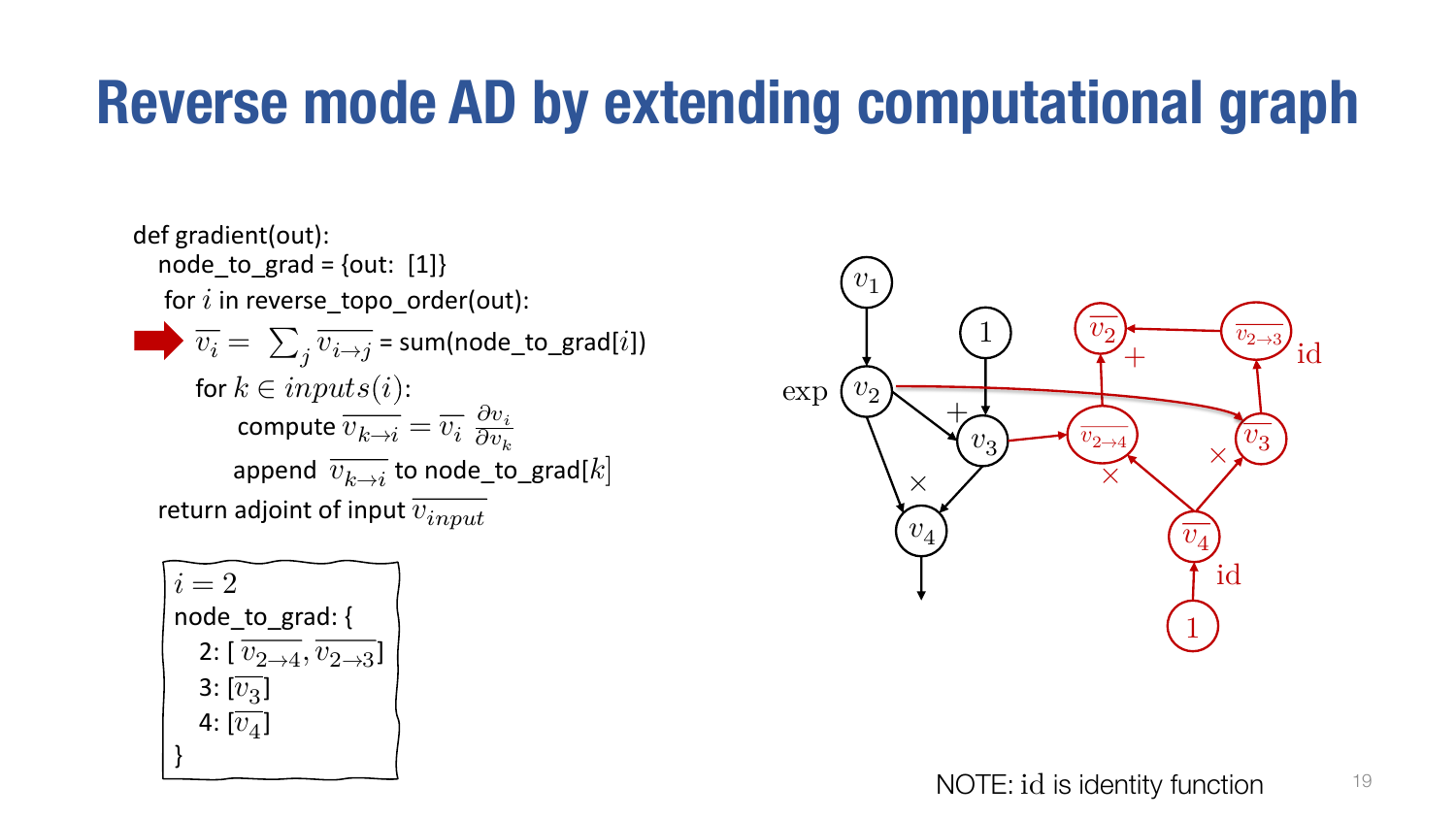def gradient(out):  $node_to_grad = \{out: [1]\}$ for  $i$  in reverse\_topo\_order(out):  $\overline{v_i} = \sum_i \overline{v_{i \to j}}$  = sum(node\_to\_grad[*i*]) for  $k \in inputs(i)$ : compute  $\overline{v_{k\to i}}=\overline{v_i}\ \frac{\partial v_i}{\partial v_k}$  $\partial v_k$ append  $\overline{v_{k\rightarrow i}}$  to node\_to\_grad[k] return adjoint of input  $\overline{v_{input}}$ 

$$
\begin{array}{|l|} \hline i=2\\\text{node_to_grad:} \{ \\ 1: [\overline{v_1}] \\ 2: [\,\overline{v_2}_{\rightarrow 4}, \, \overline{v_2}_{\rightarrow 3}]\\\ 3: [\overline{v_3}] \\ 4: [\overline{v_4}] \\ \hline \end{array}
$$

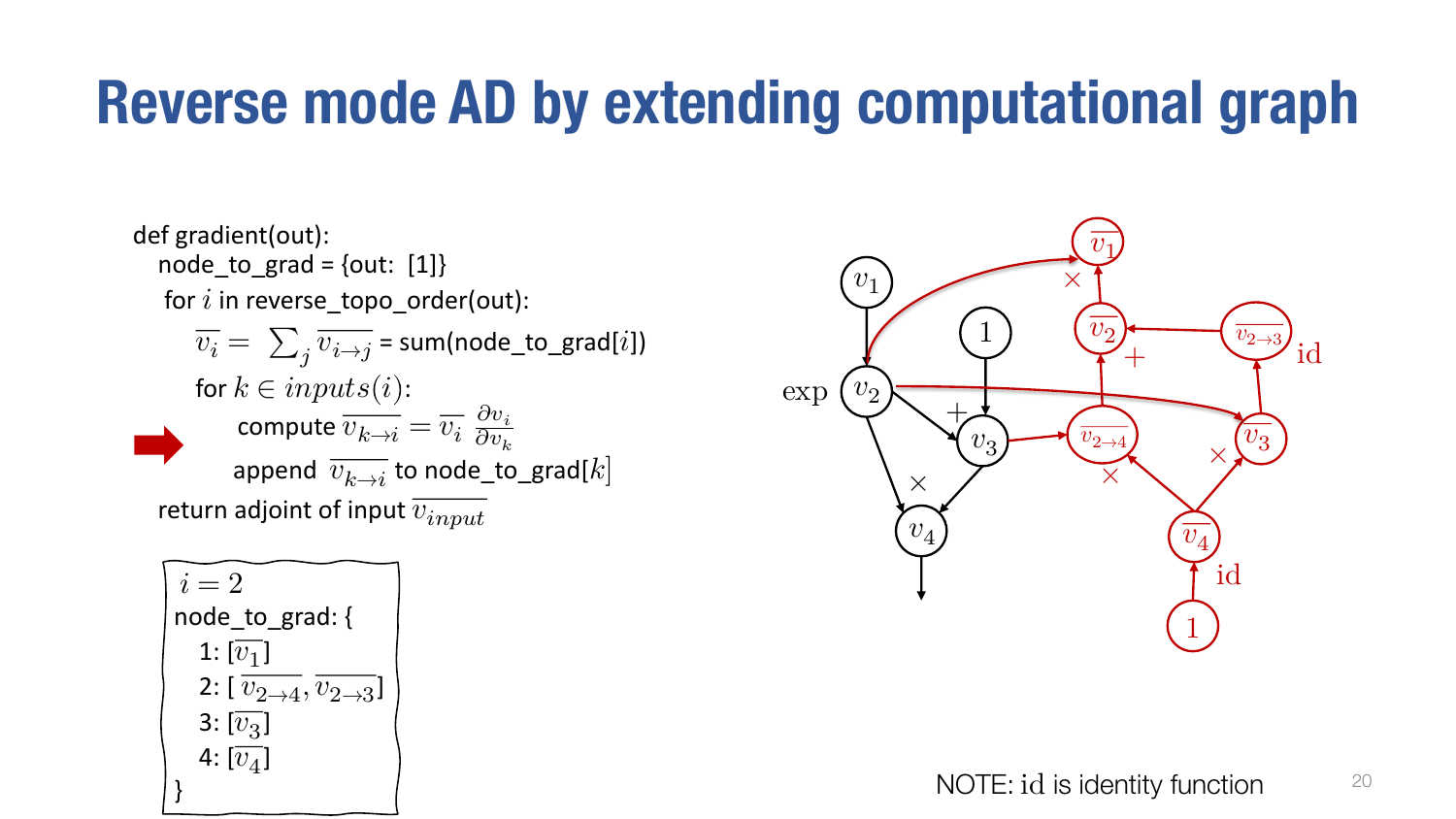#### **Reverse mode AD on Tensors**



$$
Z_{ij} = \sum_{k} X_{ik} W_{kj}
$$
  

$$
v = f(Z)
$$

Forward matrix form

 $Z= XW$  $v = f(Z)$ 

**Define adjoint for tensor values** 
$$
\bar{Z} = \begin{bmatrix} \frac{\partial y}{\partial Z_{1,1}} & \cdots & \frac{\partial y}{\partial Z_{1,n}} \\ \cdots & \cdots & \cdots \\ \frac{\partial y}{\partial Z_{m,1}} & \cdots & \frac{\partial y}{\partial Z_{m,n}} \end{bmatrix}
$$

Forward evaluation trace The Reverse evaluation in scalar form

$$
\overline{X_{i,k}}=\textstyle\sum_{j}\frac{\partial Z_{i,j}}{\partial X_{i,k}}\bar{Z}_{i,j}=W_{k,j}\,\bar{Z}_{i,j}
$$

Reverse matrix form

 $\overline{X} = \overline{Z} W^T$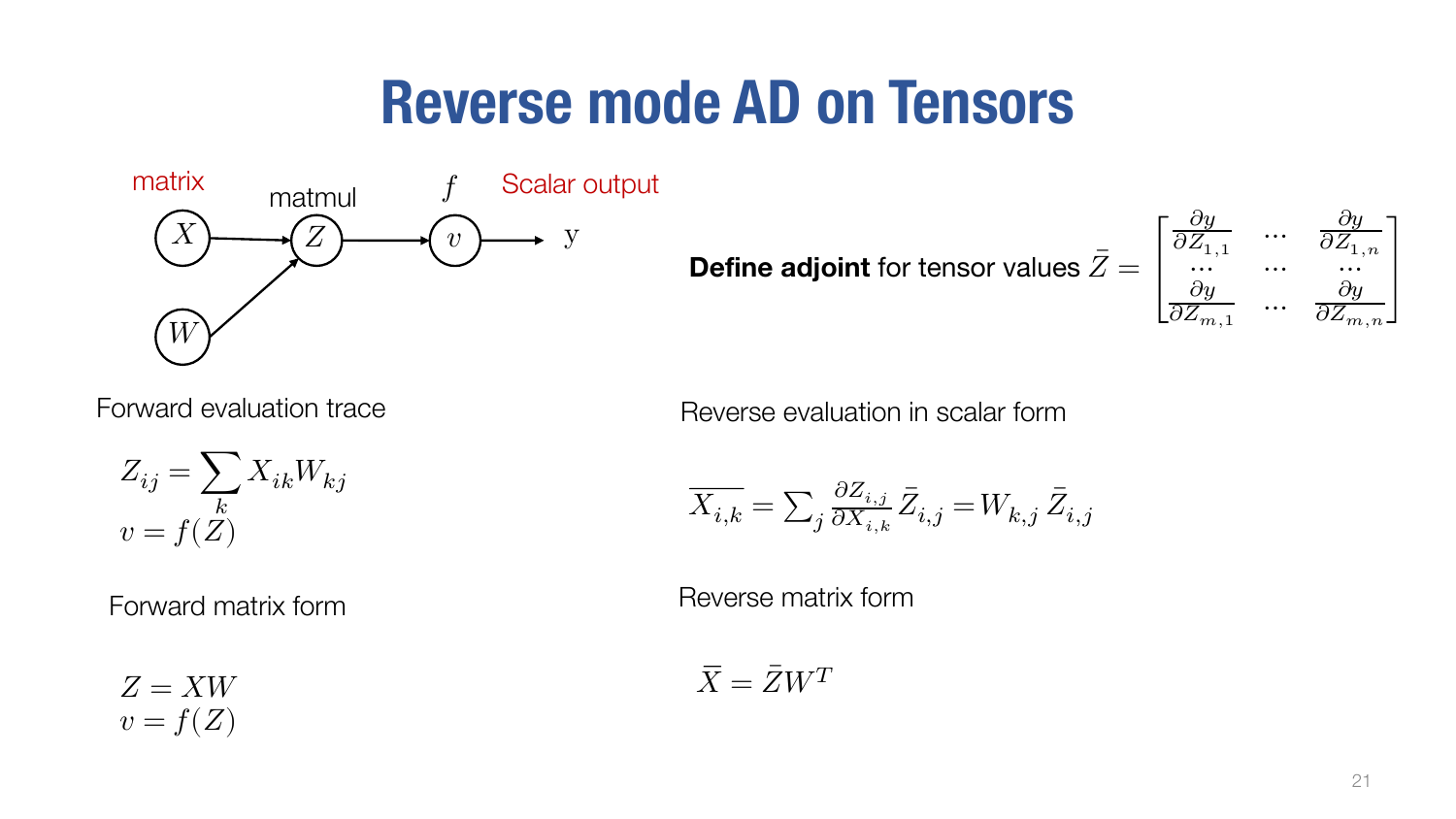## **Reverse mode AD vs Backprop**



- Run backward operations the same forward graph
- Used in first generation deep learning frameworks (caffe, cuda-convnet)

**Backprop Reverse mode AD by extending computational graph**



- Construct separate graph nodes for adjoints
- Used by modern deep learning frameworks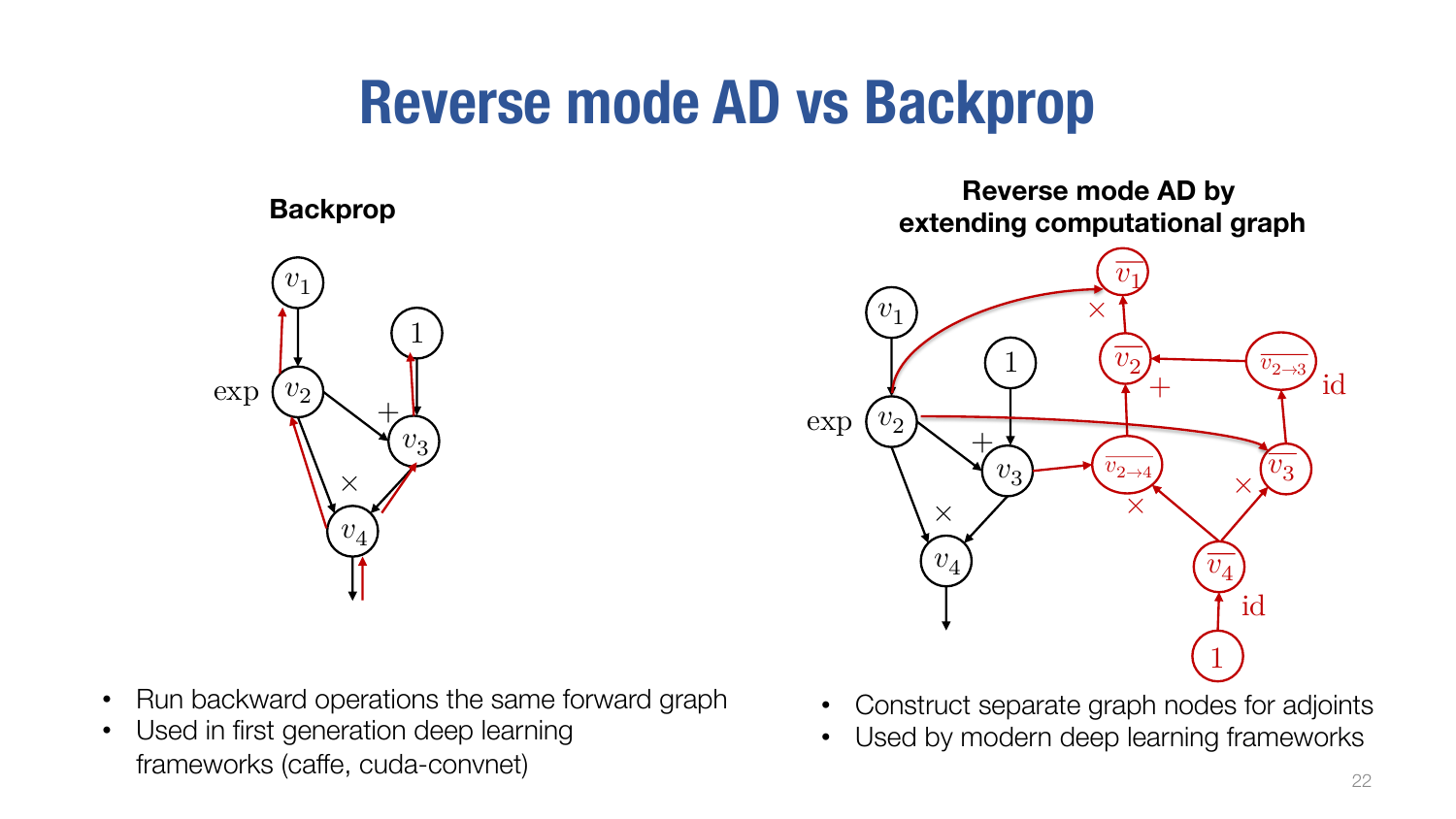## **Discussions**

What are the pros/cons of backprop and reverse mode AD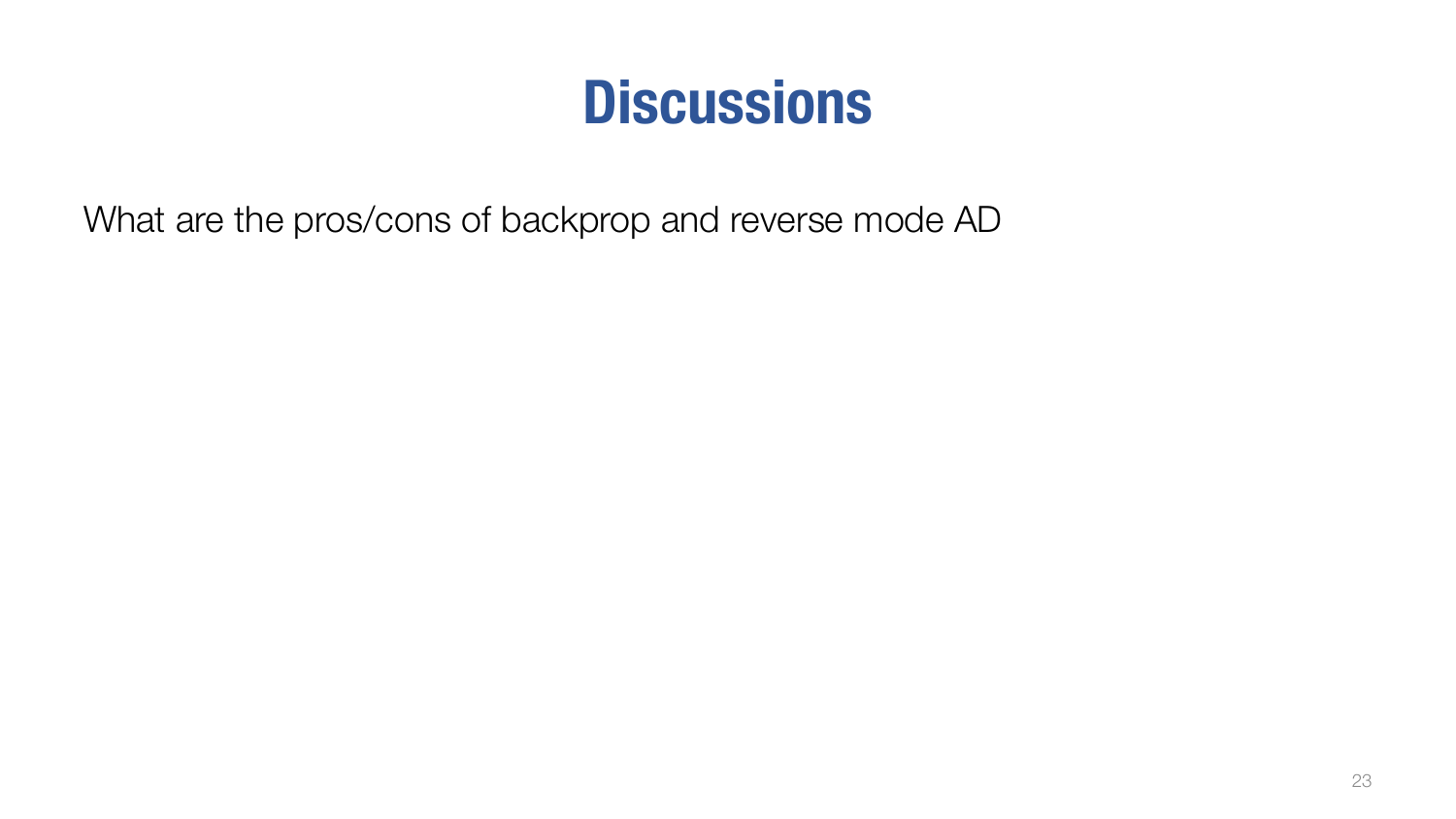# **Handling gradient of gradient**

The result of reverse mode AD is still a computational graph

We can extend that graph further by composing more operations and run reverse mode AD again on the gradient

Part of homework 1